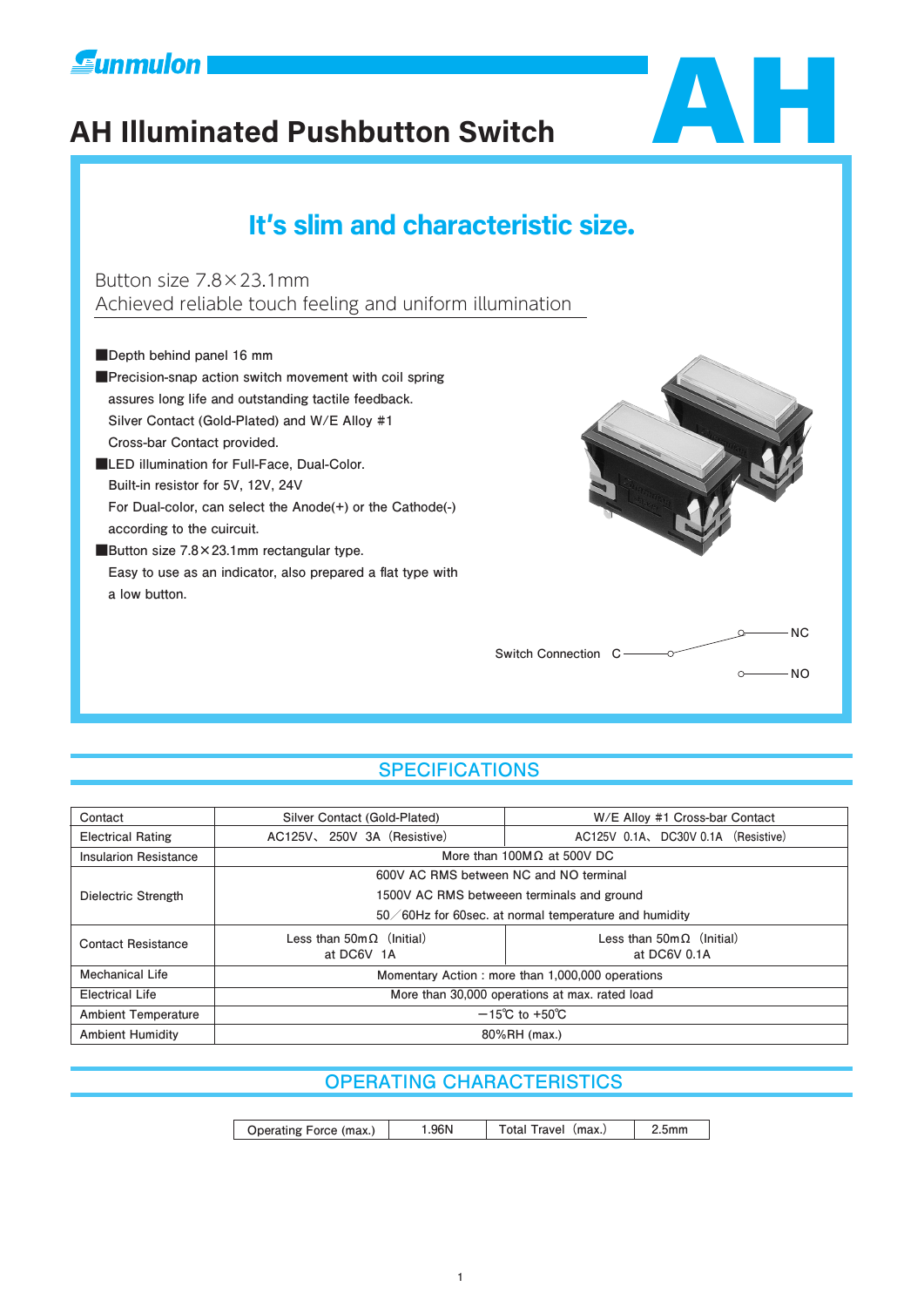# **E**unmulon

## **STRUCTURE**

AH



**DIMENSIONS**



# **INTERNAL CONNECTION ARRANGEMENTS**



LC(+)-L2 Green Yellow Red  $T$ olerance:  $\pm$ 0.4mm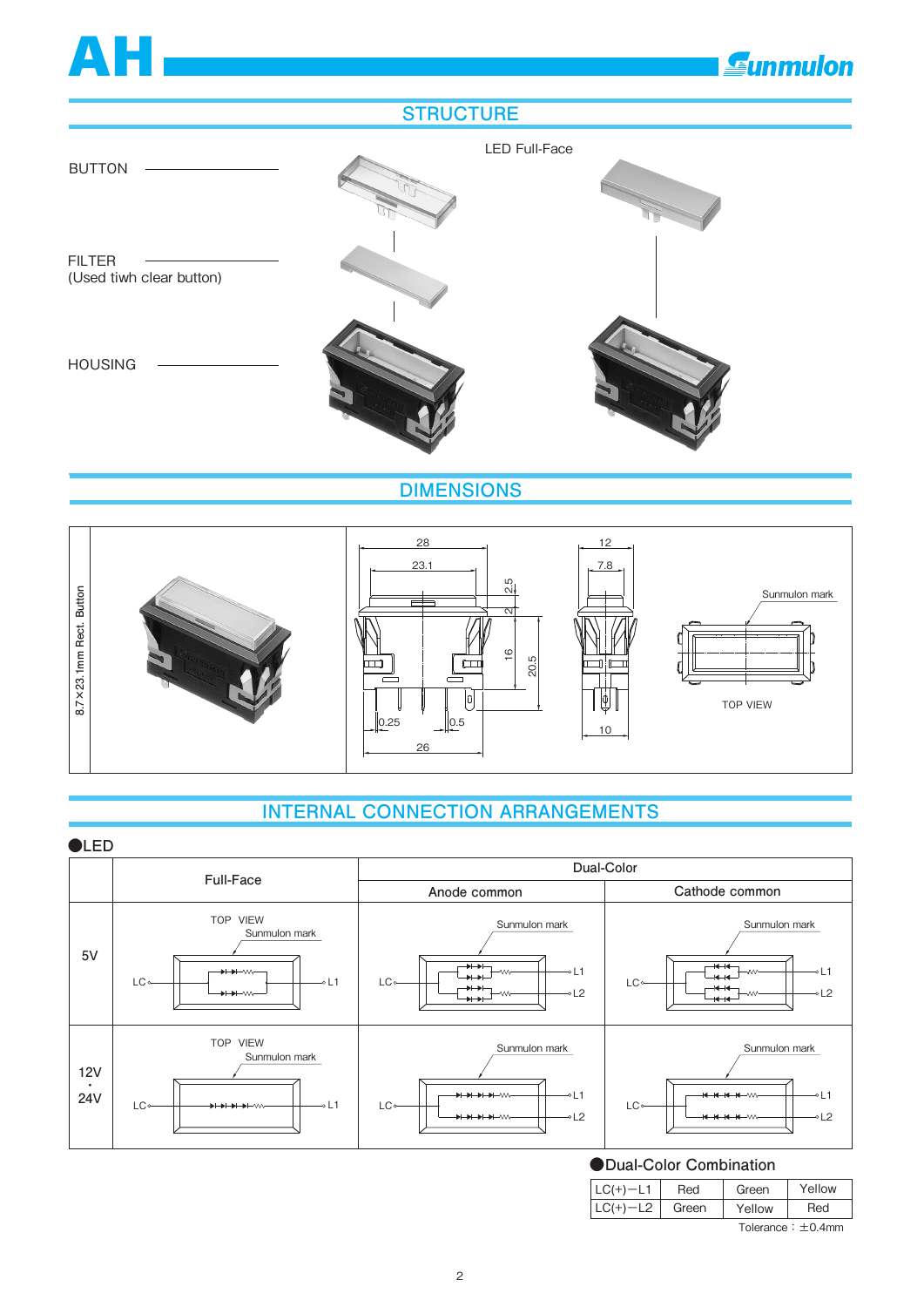# **Gunmulon**



# **TERMINALS**



### **TERMINAL SHAPE**





SOLDERING TERMINAL (LED: LC、L1、L2) SOLDERING TERMINAL (Switch: NC、NO、COM)

## **LED DATA**

#### ●**LED RATINGS**

|                            |                     |     | Full-Face |        | Dual-Color |       |        |
|----------------------------|---------------------|-----|-----------|--------|------------|-------|--------|
| DC Supply<br>Voltage $(V)$ | Current Rating (mA) |     |           |        |            |       |        |
|                            |                     | Red | Green     | Yellow | Red        | Green | Yellow |
|                            | $5$ ( $\pm 5\%$ )   | 30  |           |        | 30         |       |        |
|                            | 12 $(\pm 5\%)$      | 15  |           |        | 15         |       |        |
|                            | 24 $(\pm 5\%)$      | 10  |           |        | 1 ()       |       |        |

#### **●EXTERNAL RESISTOR**

| Full-Face, Dual-Color<br>L1<br><b>COM</b><br>L2                                                                                                                              | <b>BOTTOM VIEW</b><br>NO <sup></sup> | NC<br>LC <sup></sup> |            | $\overline{L1}$<br>L <sub>2</sub>    |                                     |                 | LC                    |
|------------------------------------------------------------------------------------------------------------------------------------------------------------------------------|--------------------------------------|----------------------|------------|--------------------------------------|-------------------------------------|-----------------|-----------------------|
|                                                                                                                                                                              |                                      |                      |            |                                      |                                     |                 | <b>TERMINAL SHAPE</b> |
|                                                                                                                                                                              |                                      |                      |            |                                      |                                     |                 |                       |
|                                                                                                                                                                              | $\frac{8}{2}$                        | <u>م⊤</u><br>0.8     | œ          | 0.25                                 |                                     |                 | $\frac{8}{2}$         |
|                                                                                                                                                                              |                                      |                      |            | SOLDERING TERMINAL (LED: LC, L1, L2) |                                     |                 | <b>SOLDERING</b>      |
|                                                                                                                                                                              |                                      |                      |            |                                      |                                     | <b>LED DATA</b> |                       |
| <b>OLED RATINGS</b>                                                                                                                                                          |                                      |                      |            |                                      |                                     |                 |                       |
|                                                                                                                                                                              | Full-Face                            |                      | Dual-Color |                                      | Refe                                |                 |                       |
| DC Supply<br>Voltage $(V)$                                                                                                                                                   |                                      |                      |            | Current Rating (mA)                  |                                     |                 |                       |
|                                                                                                                                                                              | Red                                  | Green                | Yellow     | Red                                  | Green                               | Yellow          |                       |
| $5$ ( $\pm 5\%$ )                                                                                                                                                            |                                      | 30                   |            |                                      | 30                                  |                 | R                     |
| 12 $(\pm 5\%)$                                                                                                                                                               |                                      | 15                   |            | 15                                   |                                     |                 |                       |
| 24 $(\pm 5\%)$                                                                                                                                                               |                                      | 10                   |            | 10                                   |                                     |                 |                       |
| In case of simultaneous illumination for Dual-Color with 24V type,<br>please use non-resistor 24V type and apply external resistor accordingly.<br><b>DEXTERNAL RESISTOR</b> |                                      |                      |            |                                      |                                     |                 |                       |
|                                                                                                                                                                              |                                      |                      |            |                                      | Full-Face, Dual-Color               |                 |                       |
| <b>ITEM</b>                                                                                                                                                                  |                                      | 5V                   |            |                                      |                                     | $12V \cdot 24V$ |                       |
|                                                                                                                                                                              |                                      | Red                  | Green      | Yellow                               | Red                                 | Green           | Yellow                |
| Max. operating current IFM(mA)                                                                                                                                               |                                      | 40                   | 40         | 40                                   | 20                                  | 20              | 20                    |
| DC reverse voltage VR(V)                                                                                                                                                     |                                      | 10                   | 10         | 10                                   | 20                                  | 20              | 20                    |
| Forward voltage VF(V)                                                                                                                                                        |                                      | $\overline{4}$       | 4.2        | 4                                    | 8                                   | 8.4             | 8                     |
| Recommend operating current IF(mA)                                                                                                                                           |                                      | 30                   | 30         | 30                                   | 15                                  | 15              | 15                    |
| Wiring diagram                                                                                                                                                               |                                      |                      |            |                                      | Full-Face: Fig.1, Dual-Color: Fig.2 |                 |                       |
| Current Reduced Factor (over 25°C working Temperature) : 0.36mA/°C(DC)                                                                                                       |                                      |                      |            |                                      |                                     |                 |                       |

Refer to the following formula to calculate external resistance values.

|       |          |      | Vcc: Supply Voltage  |
|-------|----------|------|----------------------|
| $R =$ | $Vcc-VF$ |      | VF : Forward Voltage |
|       | I۴       | le l | : Forward Current    |



※Fig.2 (Anode common type)

Tolerance:±0.4mm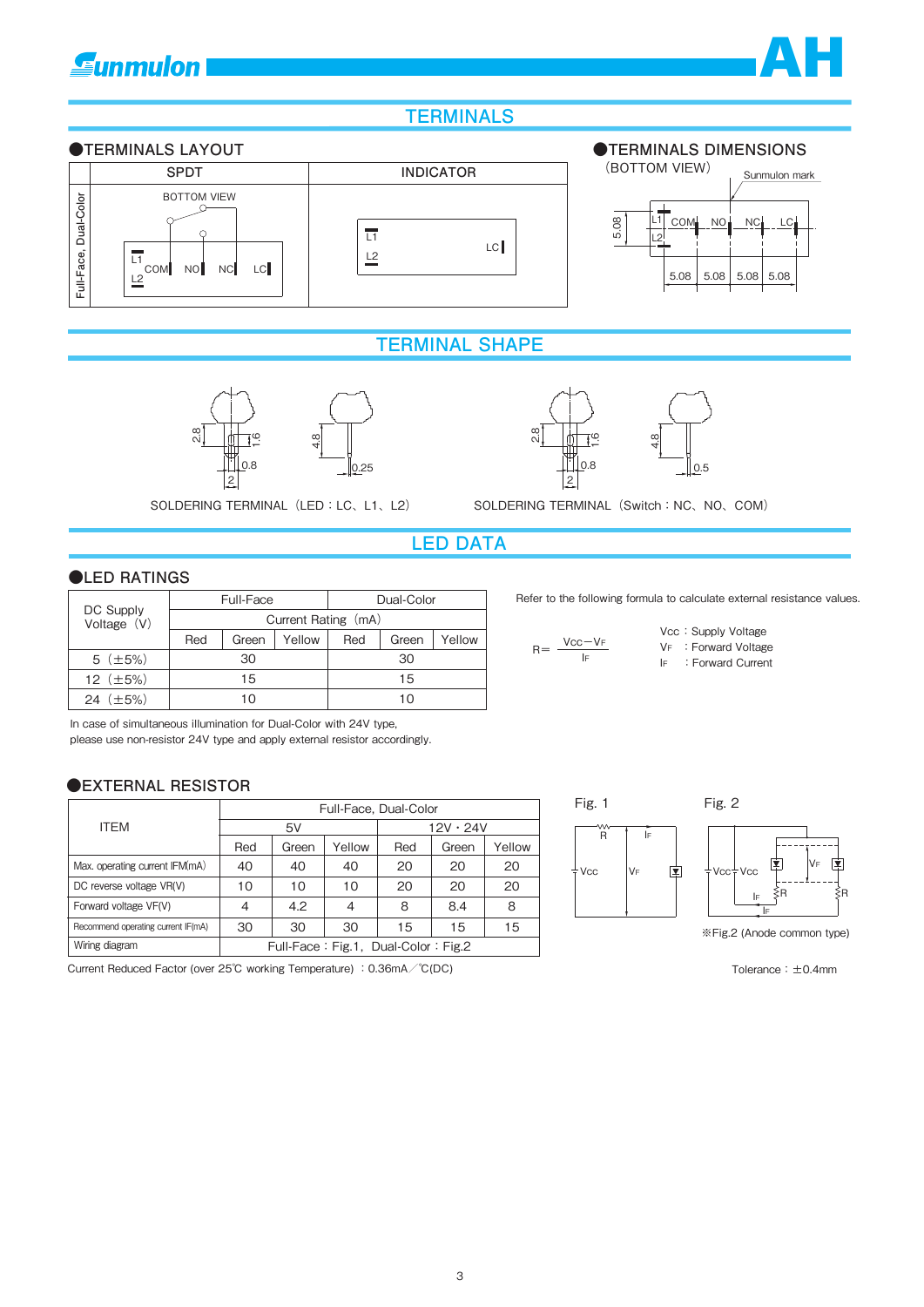

# **Gunmulon**

# **PANEL LAYOUT / PANEL CUT DIMENTIONS**



Panel cut dimension should be after panel paintings. Notice that the state of switches are not included in the state of switches

# **ACCESSORIES / REPLACEMENT PARTS**

#### **REMOVING TOOL**

PART NO. SJ-0001



**●Button/Filter**

The button can be easily removed and replaced.

FILTER DIMENTION



| Color'        | Red        | Green      | Yellow     | Lemon Yellow | Milk-White                                                                        | Clear |
|---------------|------------|------------|------------|--------------|-----------------------------------------------------------------------------------|-------|
| <b>BUTTON</b> |            |            |            |              | AH-2708-1LR   AH-2708-1LG   AH-2708-1LO   AH-2708-1LY   AH-2708-1LM   AH-2708-2CC |       |
| <b>FILTER</b> | AH-2709-LR | AH-2709-LG | AH-2709-LO | AH-2709-LY   | AH-2709-LM                                                                        |       |

# **ASSEMBLY & DISASSEMBLY**

**1. Remiving Button** 

Be sure to remove with the removing tool (SJ-0001). Hang the button with the removing tool in the groove, removing tool in the groove,<br>and put it out straight.<br>**3.** Fitting Button



Removing tool

- **2.Fitting Filter** Put the filter in the button with the horizontal level down.
	- Fit the fooks on both sides of the button until it snaps snugly, matching the concavity of the HOUSING.







Tolerance:±0.4mm